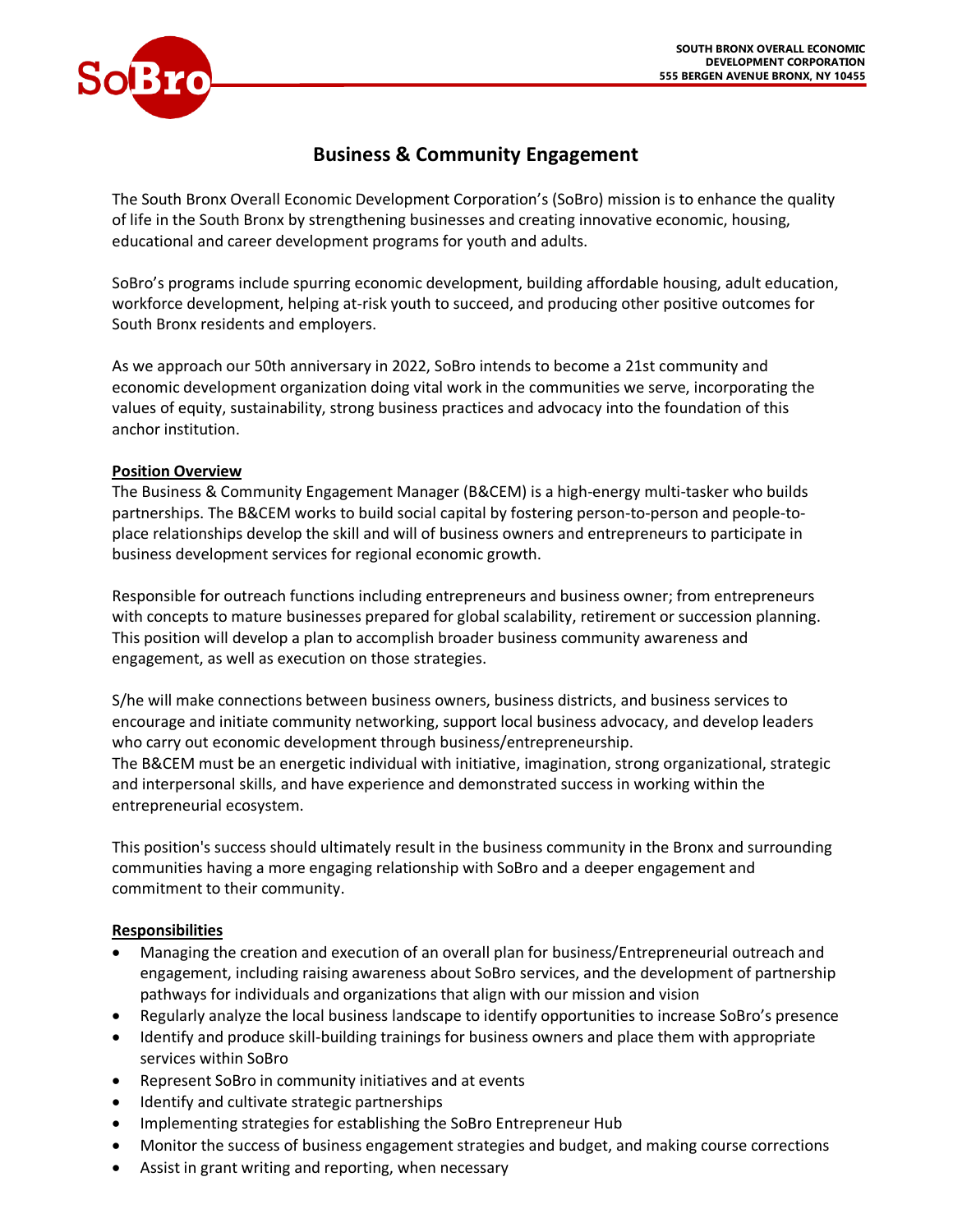- Design and implement evaluation tools to gauge impact
- Network and collaborate with local organizations and community leaders

## **Qualifications**

- Bachelor's degree in a related field, Masters preferred
- Prior community organizing, campaign organizing, and/or other forms of constituent building experience (small- and/or large-scale) preferred
- Ability to work a flexible schedule, to include evenings and weekends, in order to meet the needs of business community and be present at community functions relating to economic development through business
- Excellent communication and organization skills
- Knowledge of economic development issues, and experience working in diverse communities
- Strong command of MS Office tools including Power Point, Excel d

#### **Duties**

- Determine business's capacity/suitability for government contracting
- Provide bid/proposal technical assistance review
- Assist clients in accessing financing
- Loan packaging assistance
- Assist in determining key markets for products and services
- Connect clients with possible markets
- Assist with government program registrations and certifications
- Conduct extensive individual on-site, confidential consulting with firms
- Review and disseminate bid opportunities to clients
- Ascertain and promote subcontracting opportunities
- Maintain contact with all active clients
- Develop and conduct procurement/contracting training classes, seminars and conferences
- Market program and events
- Maintain relationships with federal, state and local government agencies and prime contractors
- Maintain relationships with trade associations
- Maintain and expand partnerships with business resource providers throughout the region
- Responsible for meeting assigned goals/metrics
- Submission of timely reports
- Attend SoBRO MBDA Business Center related meetings and required trainings as assigned
- Attend seminars, conferences, and workshops throughout the region to ensure professional development and program knowledge are kept up-to-date
- Perform duties and report counseling sessions, etc. in accordance with Department of Commerce policies.
- Assist SoBRO in marketing and promotion of its Annual Gala
- Other duties as assigned.
- Knowledge of Minority-Women Owned Business Enterprise (MWBE) certification process and/or issues of business development and key priorities within the MWBE community. –

#### **Skills**

- Knowledge of business and contracting principles
- Proficiency in financial analysis
- Local knowledge of business community
- Ability to manage multiple tasks and projects
- Ability to listen critically to identify needs and solve problems
- Strong written and communication skills
- Expertise in conducting seminars, workshops, procurement fairs or conferences that benefit businesses
- Active interest in identifying and serving the needs of start-up and existing small businesses